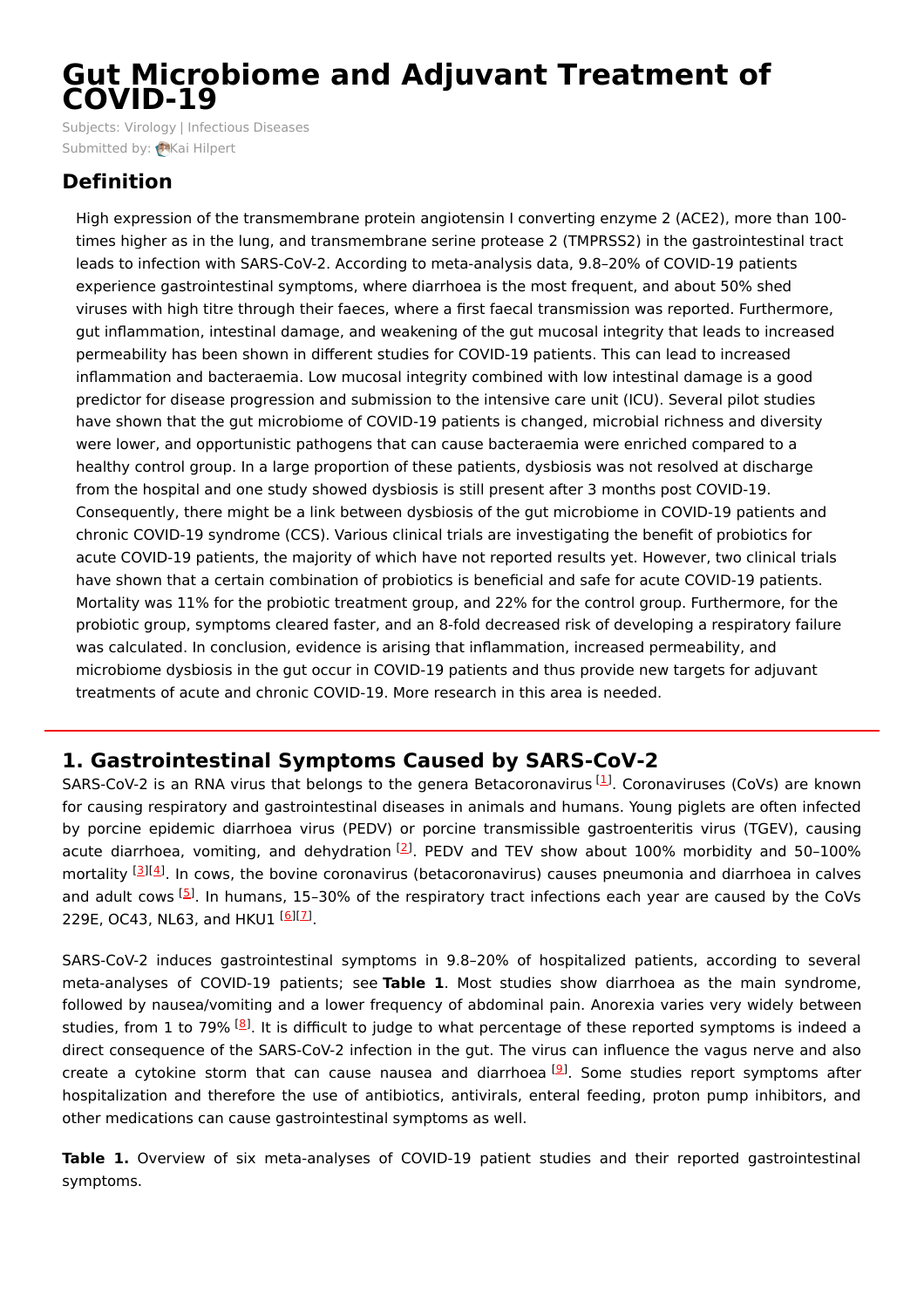| Number of<br>COVID-19<br><b>Patients</b> | Gastro-<br><b>Intestinal</b><br><b>Symptoms</b> | <b>Diarrhoea</b> | <b>Nausea/Vomiting</b> | Abdominal<br>Pain | Number of<br><b>Studies Used</b><br>in Meta-<br><b>Analysis</b> | <b>Reference</b>     |
|------------------------------------------|-------------------------------------------------|------------------|------------------------|-------------------|-----------------------------------------------------------------|----------------------|
| 2477                                     | 13%                                             | 7.8%             | 5.5%                   | 2.7%              | 17                                                              | $[10]$               |
| 4243                                     | 17.6%                                           | 12.5%            | 10.2%                  | 9.2%              | 60                                                              | $[11]$               |
| 4805                                     | Not reported                                    | 7.4%             | 4.6%                   | Not<br>reported   | 29                                                              | [12]                 |
| 5601                                     | 9.8%                                            | 10.4%            | 7.7%                   | 6.9%              | 37                                                              | $[13]$               |
| 17,776                                   | 20%                                             | 13%              | 8%                     | 4%                | 108                                                             | $[14]$               |
| 18,246                                   | Not reported                                    | 11.5%            | 6.3%                   | 2.3%              | 43                                                              | $\lfloor 15 \rfloor$ |

Two studies showed that there were no significant differences observed in critical care patients vs non-severe patients in regards to their gastrointestinal symptoms [\[16](#page-6-15)][\[17](#page-6-16)][\[18](#page-6-17)]. The opposite observations were reported by Wang et al., showing statistical differences in the gastrointestinal symptoms (anorexia and abdominal pain) between ICU patients and non-ICU patients, where ICU patients had a higher percentage of these symptoms <sup>[[19](#page-6-18)]</sup>. In general, the studies are often difficult to compare, since various parameters were used, for example, the type of symptoms reported, symptoms reported at the onset of illness, or during the hospital stay. It remains to be seen if there are regional differences or differences concerning the SARS-CoV-2 strains.

# **2. Expression of ACE2 and TMPRSS2 in the Gastrointestinal Tract**

The virus SARS-CoV-2 enters human cells via the transmembrane protein angiotensin I converting enzyme 2 (ACE2) as a receptor. In addition, host proteases are required to prime the spike protein, especially transmembrane serine protease 2 (TMPRSS2] <sup>[\[20](#page-6-19)]</sup>. ACE2 is highly expressed in the small intestine, colon, and duodenum, compared to very little expression in the lung; see Figure 1 <sup>[[21](#page-6-20)]</sup>. Immunohistochemistry on human tissue confirms the data, showing high expression of ACE2 protein in the gastrointestinal tract but minimal expression in the lung [\[22](#page-7-0)][[21](#page-6-20)].



**Figure 1.** Expression of the angiotensin I converting enzyme 2 (ACE2) in different human organs, based on data by Hikmet et al. <sup>[\[21](#page-6-20)]</sup>. The expression of ACE2 was determined by transcriptomics by three different independent consortia.

Using RNAseq, the expression of TMPRSS2 was determined to be high in the small intestine, colon, stomach, and oesophagus; however, it was also high in the lungs <sup>[[23](#page-7-1)]</sup>. Co-expression of the cell receptor ACE II (ACE2) and the transmembrane serine protease 2 (TMPRSS2) in oesophageal upper epithelial cells, glandular cells, and cells from the ileum and colon was confirmed by single-cell transcriptomic analysis [\[24](#page-7-2)]. Given the high expression levels of both ACE2 and TMPRSS2 in the gastrointestinal tract, it seems surprising that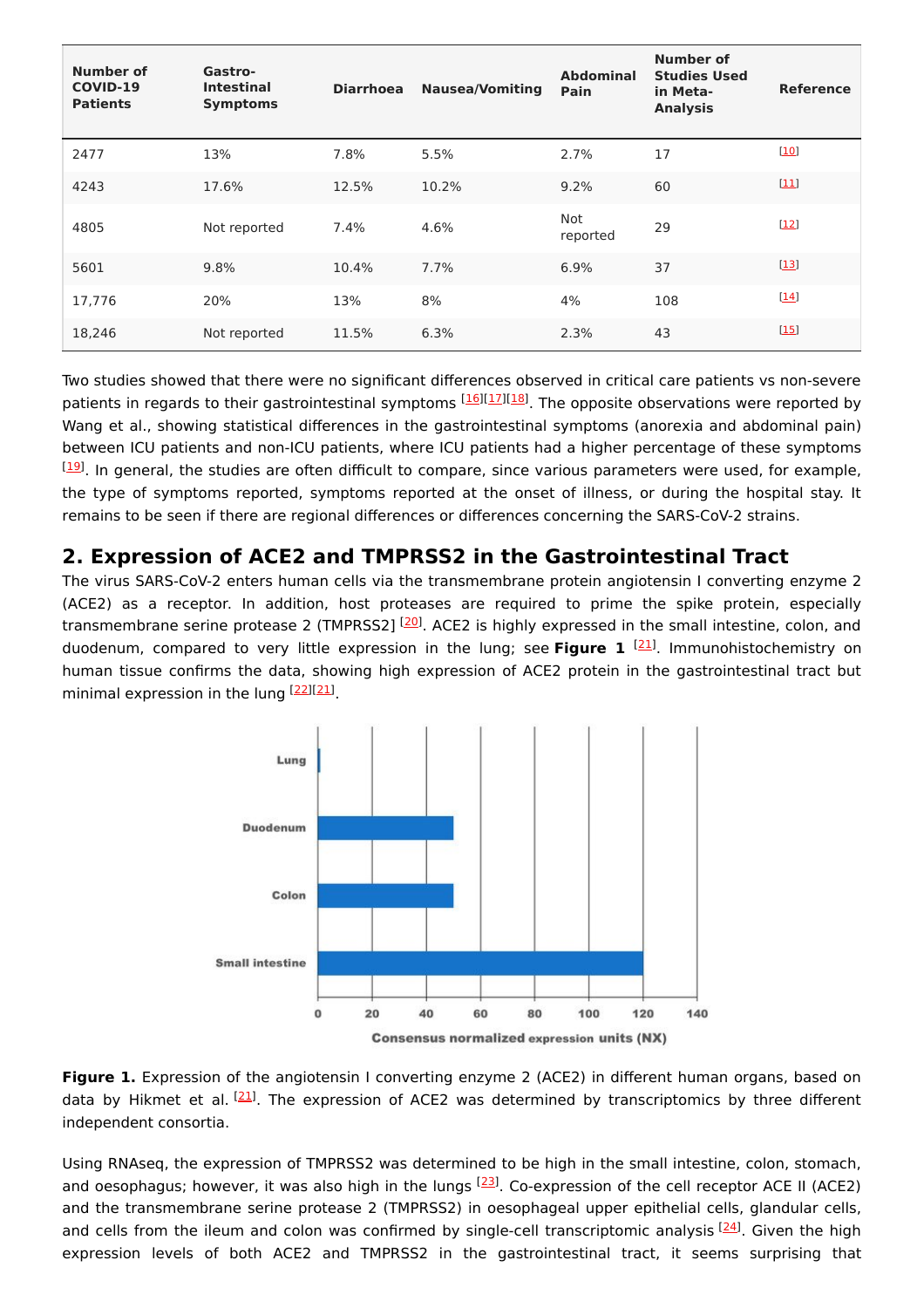gastrointestinal symptoms are relatively mild and low in occurrence.

### **3. Gut Inflammation in COVID-19 Patients**

In a small study describing 40 COVID-19 patients, where 18 reported no diarrhoea, 13 where diarrhoea had ceased, and 9 with active diarrhoea [\[25](#page-7-3)], the group with diarrhoea, especially the active diarrhoea, showed a strong increase in faecal calprotectin concentration, a marker for inflammation. This increase correlated with serum interleukin-6 (IL-6) concentration but not C-reactive protein (CRP) or ferritin. These results were underpinned by a study with [26](#page-7-4) patients by Reuken et al. <sup>[26]</sup>. Both studies indicate that inflammation in the gut may occur in COVID-19 patients with diarrhoea and/or positive rectal swabs/faeces.

The influence of COVID-19 on microbial translocation and intestinal damage was investigated [[27](#page-7-5)]. Microbial translocation is the ability of microbes or their products to translocate across the normally very tight epithelial layer into the extraintestinal space and systemic circulation. It occurs when the gut mucosal integrity is weakened. Oliva et al. used three different blood markers to measure microbial translocation and intestinal damage (lipopolysaccharide binding protein, EndoCab IgM, and intestinal fatty acid binding protein)  $^{[27]}$  $^{[27]}$  $^{[27]}$ . The cohort was comprised of 45 COVID-19 patients, where 46.6% were admitted to ICU. The data were compared to a healthy donor group. Blood samples taken from day 0 and day 7 showed that COVID-19 patients had both higher microbial translocation and intestinal damage that was maintained over the 7 days. Patients with more severe symptoms showed higher microbial translocation but low intestinal damage compared to patients with mild symptoms. This pattern was a good predictor of disease progression and submission to the ICU. A different study (not yet reviewed) provides the same conclusions. In the 16 COVID-19 patients investigated, the mean levels of lipopolysaccharide (LPS), peptidoglycan (PGN), and fatty acid-binding protein-2 (FABP2) were all increased by about 2 fold compared to healthy controls [[28](#page-7-6)]. All three markers indicate increased gut permeability, and the authors concluded that it may be a source of inflammation, bacteriemia, and consequently worsening of the disease.

#### **4. SARS-CoV-2 and the Gut Microbiome**

It has been shown that SARS-CoV-2 infection alters the microbiome of the lung and leads to reduced diversity and in some cases to community collapse <sup>[\[29](#page-7-7)]</sup>, shows different bacterial diversity and fewer commensals compared to non-COVID-19 pneumonia <sup>[\[30](#page-7-8)]</sup>, and on a functional analysis "decreased potential for lipid metabolism and glycan biosynthesis and metabolism pathways, and increased potential for carbohydrate metabolism pathways" [\[31](#page-7-9)]. There is crosstalk between the gut and the lung, often referred to as the "gutlung axis". This crosstalk is bidirectional, and the effects of the microbiome in chronic obstructive pulmonary disease (COPD) and inflammatory bowel disease (IBD) has been studied <sup>[\[32](#page-7-10)]</sup>. For a review on the lung-gut axis in respiratory diseases, see Dumas et al. <sup>[[33](#page-7-11)]</sup>. Infection with SARS-CoV-2 and consequently inflammation in the lung could also lead to changes in the gut microbiota that can further drive the inflammation response. In addition, SARS-CoV-2 infections in the gastrointestinal tract could lead to further changes in the microbiome. It is speculated that the composition and diversity of the "pre-infection" microbiome and post-infection changes, and crosstalk of the gut and lung microbiome could influence the outcome of clinical manifestation [[34](#page-7-12)][\[35](#page-7-13)]. In principle, "optimizing" the gut microbiome, especially in the elderly or people with diabetes type II, could positively affect the outcome of SARS-CoV-2 infections.

Honarmand Ebrahimi performed bioinformatic analysis and concluded that members of the microbiome (especially Proteobacteria) of the upper respiratory tract produce ACE2 homologues as well as homologues of TMPRSS2. These could reduce the infectivity of SARS-CoV-2 since the virus would bind to bacteria instead of lung cells Proteobacteria are reduced in the elderly and will therefore provide less protection [[36](#page-7-14)]. Proteobacteria are also part of the human gut microbiome, but whether the same effect occurs in this more complex environment is unclear. In addition, infection will already occur in the upper gastrointestinal tract where a very different microbiome exists compared to the lower part. Similar to the lung microbiome, diversity in the gut microbiome decreases with age and protective effects may be reduced in the elderly.

The first pilot studies of the gut microbiome of COVID-19 patients have been performed, and examples are given in **Table 3**. These small studies have their limitations; however, they all have shown for the majority of patients that dysbiosis caused by COVID-19 was not resolved after COVID-19 symptoms eased and patients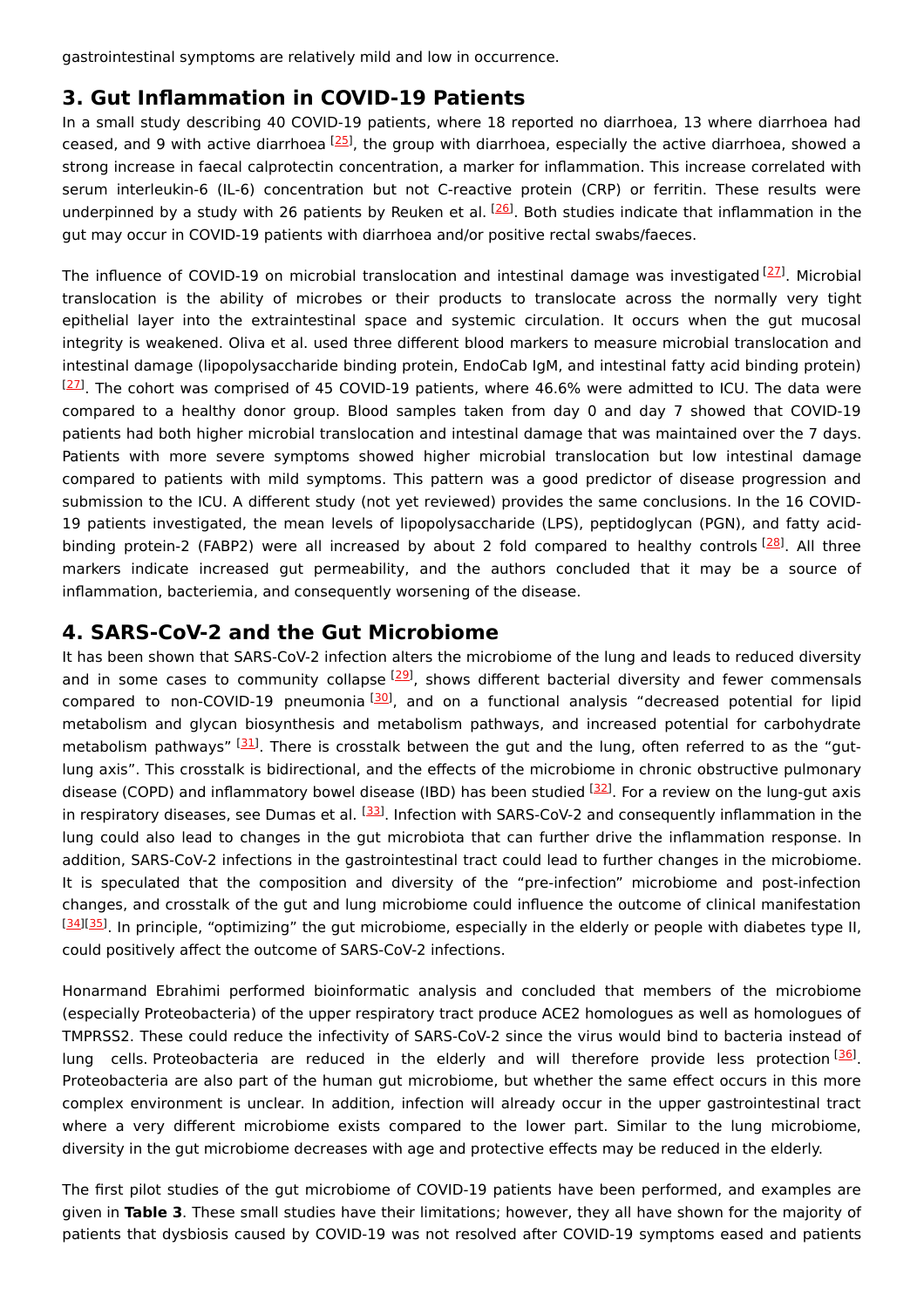were discharged. Treatment with antibiotics can also change the gut microbiota; however, in some studies, the described changes in the microbiome were independent of antibiotic treatment. There are various descriptions of dysbiosis. For example, according to <sup>[\[37](#page-7-15)]</sup>, "dysbiosis is any change to the composition of resident commensal communities relative to the community found in healthy individuals" and according to <sup>[[38](#page-7-16)]</sup>, "Dysbiosis (also called dysbacteriosis) is characterized as a disruption to the microbiota homeostasis caused by an imbalance in the microflora, changes in their functional composition and metabolic activities, or a shift in their local distribution". The changes that cause dysbiosis in the microbiome seem to be specific to COVID-19 and can be used as predictors of disease severity. Larger and more systematic studies are urgently needed to understand the impact of SARS-CoV-2 on the gut microbiome, especially long-term effects.

| <b>Number</b><br><b>of</b><br><b>COVID-</b><br>19<br><b>Patients</b> | <b>Healthy</b><br>Control                          | Age (Median) |                             | <b>Microbiome</b><br>Investigated                            | <b>Enrichment</b>                                                                                                                                   | <b>Loss</b>                                                                                                                                    | <b>Reference</b> |
|----------------------------------------------------------------------|----------------------------------------------------|--------------|-----------------------------|--------------------------------------------------------------|-----------------------------------------------------------------------------------------------------------------------------------------------------|------------------------------------------------------------------------------------------------------------------------------------------------|------------------|
|                                                                      |                                                    | COVID-<br>19 | Control                     |                                                              |                                                                                                                                                     |                                                                                                                                                |                  |
| 15                                                                   | 15 (6 with<br>community-<br>acquired<br>pneumonia) | 55           | 48 (50 for<br>Pneumonia)    | Gut (faecal<br>sample)                                       | opportunistic<br>pathogens that can<br>cause bacteraemia.<br>including Clostridium<br>hathewayi,<br>Actinomyces viscosus,<br>and Bacteroides nordii | Commensals<br>decreased, for<br>example,<br>Eubacterium.<br>Faecalibacterium<br>prausnitzii,<br>Roseburia, and<br>Lachnospiraceae<br>taxa $1*$ | [39]             |
| 30                                                                   | 30 (24 with<br>H1N1)                               | 55           | 53.5 (48.5)<br>for $H1N1$ ) | Gut (faecal<br>sample)                                       | Streptococcus, Rothia,<br>Veillonella,<br>Erysipelatoclostridium,<br>and Actinomyces                                                                | mean<br>community<br>richness and<br>microbial<br>diversity were<br>significantly<br>lower in COVID-<br>19 and H1N1<br>patients 2*             | $[40]$           |
| 30                                                                   | 30                                                 | 46           | 34                          | Gut (faecal<br>sample)                                       | Diversity 2.5-fold<br>higher, for example,<br>Candida albicans,<br>Candida auris, and<br>Aspergillus flavus                                         |                                                                                                                                                | $[41]$           |
| 24                                                                   | 48                                                 | 49           | 48                          | Oral cavitiy<br>and gut<br>(saliva and<br>facecal<br>sample) | Lipopolysaccharide<br>producing bacteria<br>increased                                                                                               | Microbial<br>diversity<br>decreased,<br>butyric acid-<br>producing<br>bacteria<br>decreased                                                    | $[42]$           |
| 14                                                                   | 16                                                 | 63.3         | 40.5                        | Plasma (from<br>blood)                                       | 65% of COVID-19<br>patients showed<br>atypical plasma<br>microbiome 3*                                                                              |                                                                                                                                                | $[28]$           |

**Table 3.** Examples of pilot studies investigating the changes in the gut microbiome in COVID-19 patients.

1\* Antibiotic treatment led to further depletion of multiple symbionts beneficial to host immunity, including Faecalibacterium prausnitzii, Lachnospiraceae bacterium 5 1 63FAA, Eubacterium rectale, Ruminococcus obeum, and Dorea formicigenerans. 2\* for COVID-19 patients loss of Ruminococcaceae family and several genera from the Lachnospiraceae family (Fusicatenibacter, Anaerostipes, Agathobacter, unclassified Lachnospiraceae, and Eubacterium hallii group). 3\* abundance of Gram-negative bacteria.

Gou et al. discovered blood proteomic biomarkers that can predict the severity of COVID-19<sup>[\[43](#page-7-21)]</sup>. Gut microbial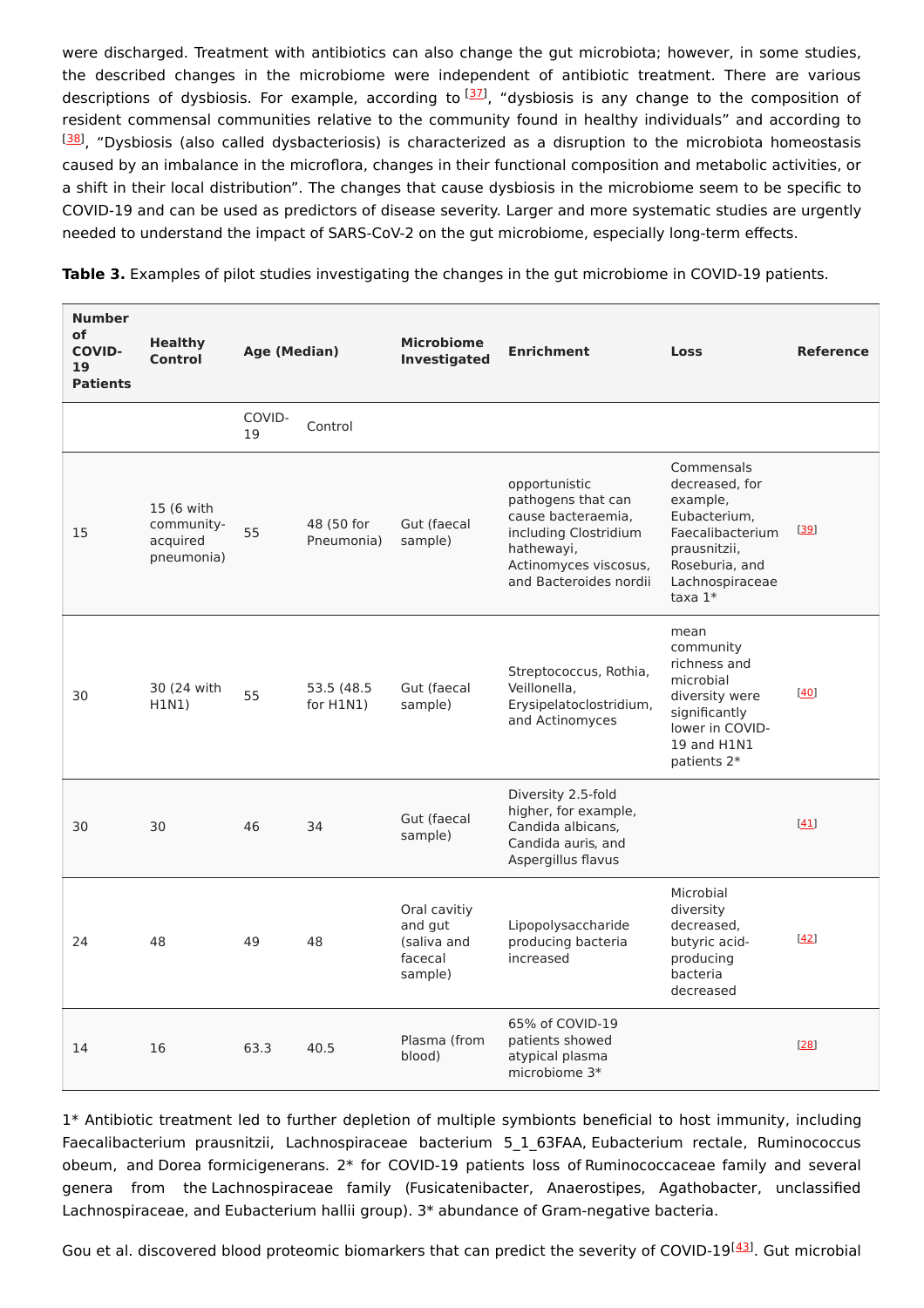features like the relative abundance of Bacteroides genus, Streptococcus genus, Lactobacillus genus, Ruminococcaceae family, Lachnospiraceae family, and Clostridiales order will drive these biomarkers. The faecal metabolome was investigated and showed that 45 faecal metabolites, mainly within the categories of amino acids, fatty acids, and bile acids, can provide a link between the identified core gut microbiota, inflammation, and COVID-19 susceptibility.

# **5. Targeting the Gut Microbiome as Adjunctive Therapy for COVID-19**

The gastrointestinal tract does not just have a digestive function but is also responsible for achieving immune system homeostasis. The gut-associated lymphoid tissue harbours about 70% of the entire immune system  $\frac{[44]}{[44]}$  $\frac{[44]}{[44]}$  $\frac{[44]}{[44]}$ . The gut microbiome, its metabolites, and miRNAs influence this homeostasis and also impact mucosal integrity. Weakening of this integrity can result in further inflammation and bacteraemia. As described above, COVID-19 leads to dysbiosis of the gut microbiome, gut inflammation, and weakening of mucosal integrity.

According to the Food and Agriculture Organization of the United Nations World Health Organization, probiotics are defined as "live microorganisms which when administered in adequate amounts confer a health benefit on the host." Probiotics have been shown to enforce mucosal integrity <sup>[\[45](#page-7-23)]</sup> and be beneficial for influenza virus clearing <sup>[\[46](#page-7-24)]</sup>. Probiotics could therefore in theory support patients with COVID-19 to lessen inflammation, prevent/reduce the very dangerous cytokine storm, and support clearing of the virus. Several clinical trials are underway to study the impact of probiotics on COVID-19 as an adjunctive therapy.

A study from Italy <sup>[\[47](#page-7-25)]</sup> enrolled 70 COVID-19 patients with moderate symptoms (>37.5 °C fever, need of noninvasive oxygen therapy, and according to imaging more than 50% lung involvement) who were treated with hydroxychloroquine (HCQ) 200 mg twice a day, antibiotics (ABX) (azithromycin 500 mg), and Tocilizumab (TCZ), the dosage of which was 8 mg/kg (up to a maximum of 800 mg per dose) with an interval of 12 h two times. A group of randomly picked 28 patients (mean age 59) received probiotics as adjunctive therapy while the remaining 48 patients (mean age 60.5) formed the control group. In this study, Sivomixx® (SivoBiome®, Rockville, MD, USA) was used, consisting of Streptococcus thermophilus DSM 32345, Lactobaccilus acidophilus DSM 32241, Lactobacillus helveticus DSM 32242, Lacticaseibacillus paracasei DSM 32243, Lactobaccilus plantarum DSM 32244, Lactobacillus brevis DSM 27961, Bifidobacterium lactis DSM 32246, and Bifidobacterium lactis DSM 32247. Patients received three equal doses per day (sum of 2400 billion bacteria), for 14 days. Diarrhoea was resolved for 92.9% of the patients in the probiotic group within three days, whereas in the control group, less than 10% after three days and only about 35% after 7 days. Other symptoms like fever, asthenia, headache, myalgia, and dyspnoea resolved in 100% of the patients after 7 days, but only in about 50% of the control group. The author stated, "After 7 days of treatment, the calculated model showed an 8-fold significantly decreased risk to evolve a respiratory failure" [\[47](#page-7-25)]. In the probiotic group, 0% of the patients were transferred to the ICU or had a lethal outcome, compared to 4.8% and 9.5%, respectively, in the control group.

The same probiotic Sivomixx® was used by the same group to enlarge the study <sup>[[48](#page-7-26)]</sup>. This time, 200 patients were enrolled, where 88 received the probiotic at the same dose (3 times daily, a total of 2400 billion bacteria). A similar treatment was provided, including hydroxychloroquine (200 mg twice a day for 7 days), azithromycin (500 mg once a day for 7 days), lopinavir-ritonavir (400/100 mg twice a day), or darunavir– cobicistat (800/150 mg once a day) for 14 days. The risk to be transferred to the ICU was similar in both the control, 21.4% (mean age 64), and probiotic treatment group, 18.1% (mean age 62). There was a significant difference in the mortality between both groups, being 22% in the control group vs. 11% in the probiotic treatment group, clearly demonstrating the potential of this adjuvant treatment.

Currently, Sivomixx $^{\circledast}$  is being tested in another clinical trial in Italy in conjunction with ozone therapy and the recommend best treatment [[49](#page-8-0)]. Systemic autohemotherapy (twice a day) will be combined with 200 billion CFU/day of Sivomixx® (six sachets twice a day). An estimated 152 participants will be enrolled, and various outcome measures determined, with the primary outcome being the number of patients requiring orotracheal intubation.

A clinical trial in Mexico sponsored by AB Biotics, SA, has finished (May 2021), but no data have been published yet [\[50](#page-8-1)]. In this intervention study, 300 COVID-19 patients with mild symptoms were enrolled. To a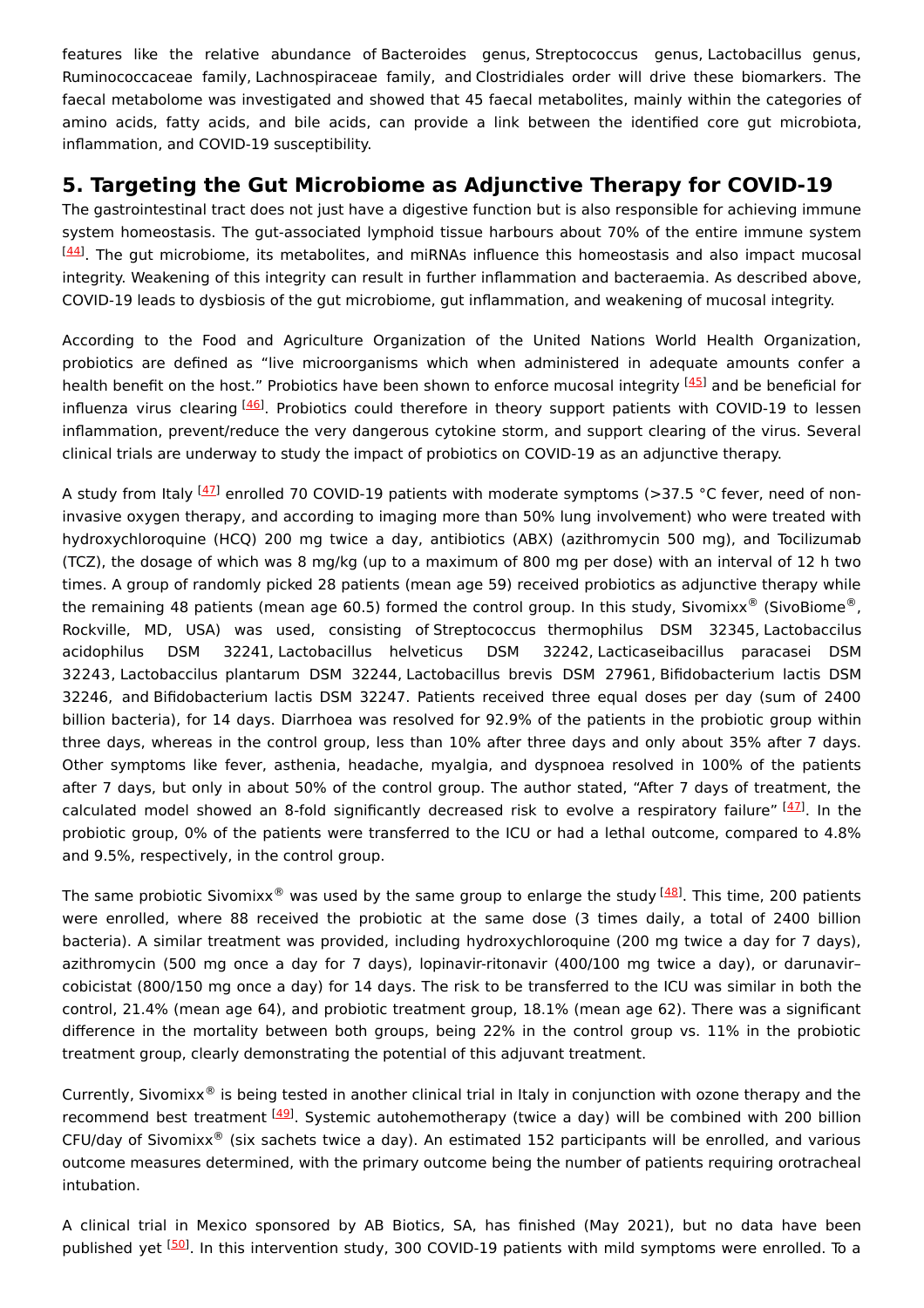randomly selected group, a probiotic was given (Lactobacillus plantarum CECT 30292, Lactobacillus plantarum CECT 7484, Lactobacillus plantarum CECT 7485 y Pediococcus acidilactici CECT 7483) once a day for 30 days. Various primary and secondary outcomes were determined, for example, severity progression, stay at ICU (frequency and length), mortality, and changes in the faecal microbiome.

A Canadian clinical trial has now finished (June 2021) as well, but no data have been published yet [[51](#page-8-2)]. Nasal irrigation with Probiorinse (2.4 billion colony forming units (CFU) of Lactococcus Lactis W136, (NPN: 80085895)) twice daily for 14 days was used as an intervention. A total of 23 COVID-19 patients were enrolled and changes in severity were monitored for up to 28 days. Another Canadian clinical trial monitored the duration of symptoms, severity, and changes in the oral and faecal microbiome of an estimated 84 patients <sup>[\[52](#page-8-3)]</sup>. A probiotic (undefined) was given to the treatment group for 25 days.

An interventional multi-centre clinical study in Spain is evaluating the probiotic Lactobacillus Coryniformis K8, using a dose of 3  $\times$  10<sup>9</sup> CFU/day for 2 months, on health care workers  $^{[53]}$  $^{[53]}$  $^{[53]}$ . The estimated enrolment is 314 participants, and the incidence and severity of COVID-19 will be measured. In the United States at Duke University, a study is being performed looking at the microbiome of exposed household members from COVID-19 patients. The intervention will be made by providing a probiotic consisting of Lactobacillus rhamnosus GG. In total, 182 participants are expected to enrol <sup>[\[54](#page-8-5)][\[55](#page-8-6)]</sup>. A clinical trial in Austria aims to use 10 AAD (Bifidobacterium bifidum W23, Bifidobacterium lactis W51, Enterococcus faecium W54, Lactobacillus acidophilus W37, Lactobacillus acidophilus W55, Lactobacillus paracasei W20, Lactobacillus plantarum W1, Lactobacillus plantarum W62, Lactobacillus rhamnosus W71, and Lactobacillus salivarius W24) as an invention for COVID-19-related diarrhoea <a>[\[56](#page-8-7)]</a>. It is planned that an estimated 120 patients will be enrolled. Omni-Biotic<sup>®</sup>

Another way to influence the gut microbiome more radically is faecal microbiota transplant (FMT). Two cases were reported, from an 80- and a 19-year-old man, who received an FMT to treat a Clostridioides difficile infection (CDI)<sup>[\[57](#page-8-8)]</sup>. Both had severe comorbidities. Unknowingly, both were at the onset of developing COVID-19 at the time point of the FMT. Despite the risk factors of both patients in developing severe COVID-19 symptoms, both experienced rather mild symptoms. This gave rise to a hypothesis that FMT can be used to reduce the risk of severe illness progression. A clinical trial was started to investigate this hypothesis <sup>[<u>58</u>]</sup>

### **6. Is There a Link between Changes in the Gut Microbiome in COVID-19 Patients and Chronic COVID-19 Symptoms?**

Evidence is accumulating that the gut microbiome is changing for COVID-19 patients and as described above, in a large proportion of patients, these changes (dysbiosis) seem to last. There is compelling evidence that gut microbial dysbiosis can lead to or drive various health problems and is associated with a lower quality of life. It might be no coincidence that more reports are being published describing the long-term effects of COVID-19. Lopez-Leon et al. showed in a meta-analysis that about 80% of COVID-19 patients developed at least one symptom  $\frac{[59]}{]}$  $\frac{[59]}{]}$  $\frac{[59]}{]}$ . The main symptoms of this chronic COVID-19 syndrome (CCS) (1) were fatigue (58%), headache (44%), attention disorder (27%), hair loss (25%), and dyspnoea (24%); however, joint pain, sleeping problems, depression, and diarrhoea were reported as well. Fatigue, headache, attention disorders, joint pain, headaches, sleeping problems, depression, and diarrhoea have been linked to dysbiosis in the gut microbiome [\[60](#page-8-11)][\[61](#page-8-12)][\[62](#page-8-13)][\[63](#page-8-14)][[64](#page-8-15)][\[65](#page-8-16)][\[66](#page-8-17)][\[67](#page-8-18)][[68](#page-8-19)]. There seems to be an intriguing overlap between these symptoms and more research in this area might reveal new treatment options for CCS. For a more detailed discussion, see <sup>[<u>69</u>]</sup>. A not yet peer-reviewed article (MedRxiv) shows a loss of diversity in the gut microbiome in chronic COVID-19 patients who experienced severe acute COVID-19 symptoms [[70](#page-8-21)], underpinning the importance of studying this potential connection between gut dysbiosis and chronic COVID-19.

# **7. Conclusions**

SARS-CoV-2 is infecting the gut in a portion of COVID-19 patients, as about 20% develop gastrointestinal symptoms, and about 50% test positive using faecal samples or anal swabs. ACE2 and TMPRSS2 are highly expressed in the gut and explain the reproduction of viruses there. The first studies have shown that the lung, oral, as well as the gut microbiome changes in COVID-19 patients and for a large proportion of patients, the changes do not resolve after discharge from the hospital. Since the gut is also a place to maintain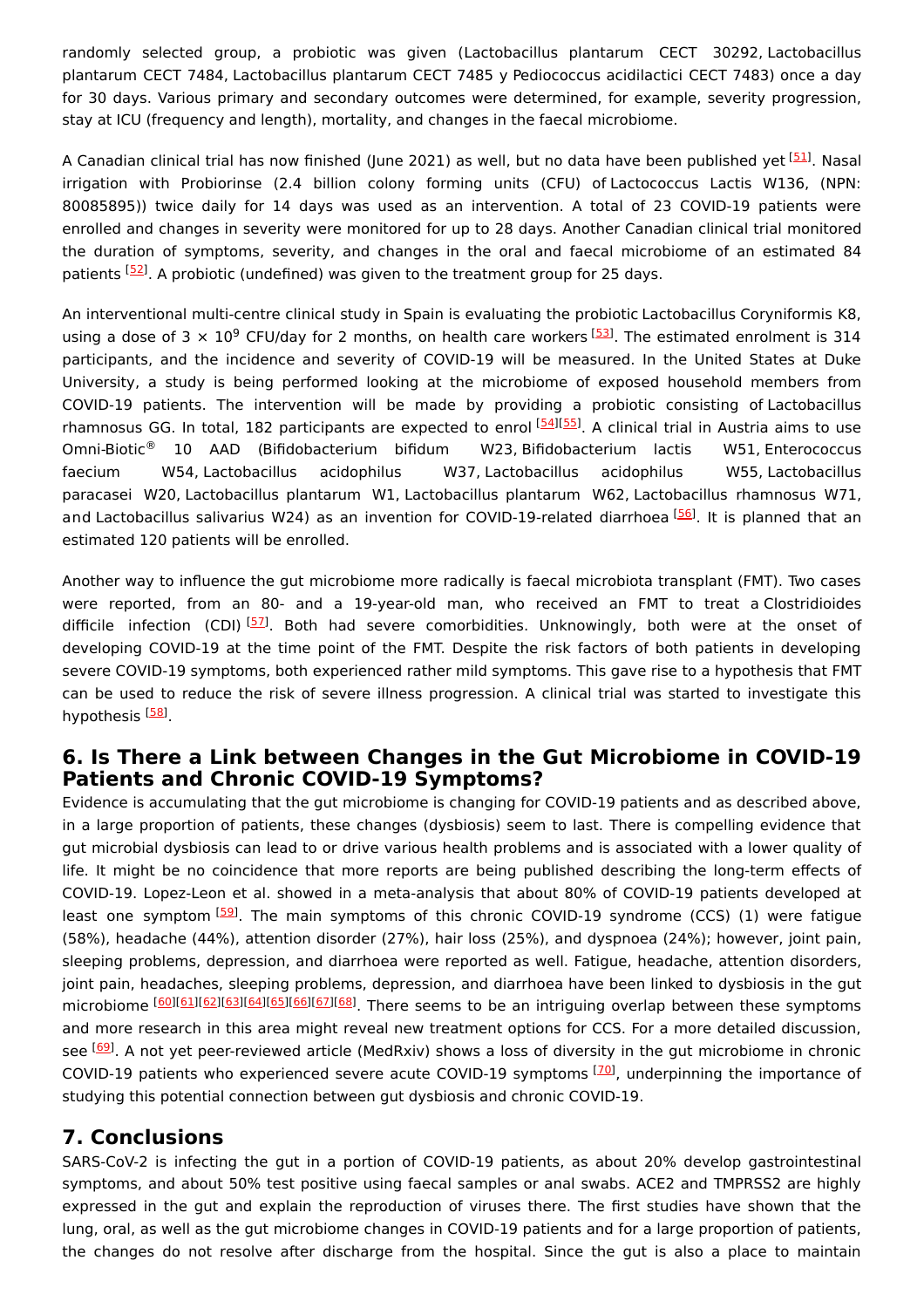immune homeostasis, changes in the gut can cause or accelerate an inflammation response, weakening of mucosal stability, and a cytokine storm, as seen in critically ill patients. Therefore, it was hypothesized that probiotics or other interventions to favourably change the microbiome or address increased permeability in the gut could reduce the immune answer and be beneficial for the COVID-19 patient. Two clinical trials have now shown the benefits of probiotics, reducing the time to symptom clearing, reducing mortality, and decreasing the risk of developing respiratory failure by 8-fold. Several other clinical trials are underway and will give more insight into the benefits. There also might be a link between changes in the gut microbiome and chronic COVID-19 syndrome (CCS). More research is needed to investigate the potential of this adjuvant treatment.

#### **References**

- <span id="page-6-0"></span>1. Fehr, A.R.; Perlman, S. Coronaviruses: An overview of their replication and pathogenesis. In Coronaviruses Methods and Protocols; Springer: New York, NY, USA, 2015; pp. 1–23.
- <span id="page-6-1"></span>2. Wood, E.N. An apparently new syndrome of porcine epidemic diarrhoea. Veter. Rec. 1977, 100, 243–244.
- <span id="page-6-2"></span>3. Jung, K.; Annamalai, T.; Lu, Z.; Saif, L.J. Comparative pathogenesis of US porcine epidemic diarrhea virus (PEDV) strain PC21A in conventional 9-day-old nursing piglets vs. 26-day-old weaned pigs. Veter. Microbiol. 2015, 178, 31–40.
- <span id="page-6-3"></span>4. Saif, L.J.; Wang, Q.; Vlasova, A.N.; Jung, K.; Xiao, S. Coronaviruses. In Diseases of Swine; Wiley: Hoboken, NJ, USA, 2019; pp. 488–523.
- <span id="page-6-4"></span>5. Okur, G.S.; Yazici, Z.; Albayrak, H.; Meral, Y. Rotavirus and Coronavirus Prevalances in Healthy Calves and Calves with Diarrhoea. Available online: https://www.researchgate.net/publication/287890228 (accessed on 29 April 2020).
- <span id="page-6-5"></span>6. Rehman, S.U.; Shafique, L.; Ihsan, A.; Liu, Q. Evolutionary trajectory for the emergence of novel coronavirus SARS-CoV-2. Pathogens 2020, 9, 240. Available online: https://www.mdpi.com/2076-0817/9/3/240 (accessed on 28 April 2020).
- <span id="page-6-6"></span>7. Su, S.; Wong, G.; Shi, W.; Liu, J.; Lai, A.C.K.; Zhou, J.; Liu, W.; Bi, Y.; Gao, G.F. Epidemiology, genetic recombination, and pathogenesis of coronaviruses. Trends Microbiol. 2016, 24, 490–502.
- <span id="page-6-7"></span>8. Chen, Z.-R.; Liu, J.; Liao, Z.-G.; Zhou, J.; Peng, H.-W.; Gong, F.; Hu, J.-F.; Zhou, Y. COVID-19 and gastroenteric manifestations. World J. Clin. Cases 2021, 9, 4990–4997.
- <span id="page-6-8"></span>9. Perisetti, A.; Goyal, H.; Gajendran, M.; Boregowda, U.; Mann, R.; Sharma, N. Prevalence, mechanisms, and implications of gastrointestinal symptoms in COVID-19. Front. Med. 2020, 7, 588711.
- <span id="page-6-9"></span>10. Kumar, V.C.S.; Mukherjee, S.; Harne, P.S.; Subedi, A.; Ganapathy, M.K.; Patthipati, V.S.; Sapkota, B. Novelty in the gut: A systematic review and meta-analysis of the gastrointestinal manifestations of COVID-19. BMJ Open Gastroenterol. 2020, 7, 417. Available online: http://bmjopengastro.bmj.com/ (accessed on 5 October 2020).
- <span id="page-6-10"></span>11. Cheung, K.S.; Hung, I.F.; Chan, P.P.; Lung, K.C.; Tso, E.; Liu, R.; Ng, Y.Y.; Chu, M.Y.; Chung, T.W.; Tam, A.R.; et al. Gastrointestinal manifestations of SARS-CoV-2 infection and virus load in fecal samples from the Hong Kong cohort and systematic review and meta-analysis. Gastroenterology 2020, 159, 81–95.
- <span id="page-6-11"></span>12. Parasa, S.; Desai, M.; Chandrasekar, V.T.; Patel, H.K.; Kennedy, K.F.; Roesch, T.; Spadaccini, M.; Colombo, M.; Gabbiadini, R.; Artifon, E.L.; et al. Prevalence of gastrointestinal symptoms and fecal viral shedding in patients with coronavirus disease 2019: A systematic review and meta-analysis. JAMA Netw. Open 2020, 3, e2011335. Available online: https://jamanetwork.com/journals/jamanetworkopen/fullarticle/2767009 (accessed on 27 August 2020).
- <span id="page-6-12"></span>13. Rokkas, T. Gastrointestinal involvement in COVID-19: A systematic review and meta-analysis. Ann. Gastroenterol. 2020, 33, 355–365.
- <span id="page-6-13"></span>14. Dorrell, R.D.; Dougherty, M.K.; Barash, E.L.; Lichtig, A.E.; Clayton, S.B.; Jensen, E.T. Gastrointestinal and hepatic manifestations of COVID-19: A systematic review and meta-analysis. JGH Open 2021, 5, 107–115.
- <span id="page-6-14"></span>15. Silva, F.A.F.D.; Brito, B.B.D.; Santos, M.L.C.; Marques, H.S.; Silva, R.T.D.; Carvalho, L.S.D.; Vieira, E.S.; Oliveira, M.V.; Melo, F.F.D. COVID-19 gastrointestinal manifestations: A systematic review. Rev. Soc. Bras. Med. Trop. 2020, 53, 1–11.
- <span id="page-6-15"></span>16. Fang, D.; Ma, J.; Guang, J.; Wang, M.; Song, Y.; Tian, D. Manifestations of digestive system in hospitalized patients with novel coronavirus pneumonia in Wuhan, China: A single-center, descriptive study. Chin. J. Dig. 2020, 40, E005.
- <span id="page-6-16"></span>17. Guan, W.-J.; Ni, Z.-Y.; Hu, Y.; Liang, W.-H.; Ou, C.-Q.; He, J.-X.; Liu, L.; Shan, H.; Lei, C.-L.; Hui, D.S.; et al. Clinical characteristics of coronavirus disease 2019 in China. N. Engl. J. Med. 2020, 382, 1708–1720.
- <span id="page-6-17"></span>18. Tian, Y.; Rong, L.; Nian, W.; He, Y. Review article: Gastrointestinal features in COVID-19 and the possibility of faecal transmission. Aliment. Pharmacol. Ther. 2020, 51, 843–851.
- <span id="page-6-18"></span>19. Wang, D.; Hu, B.; Hu, C.; Zhu, F.; Liu, X.; Zhang, J.; Wang, B.; Xiang, H.; Cheng, Z.; Xiong, Y.; et al. Clinical characteristics of 138 hospitalized patients with 2019 novel coronavirus-infected pneumonia in Wuhan, China. JAMA 2020, 323, 1061– 1069.
- <span id="page-6-19"></span>20. Hoffmann, M.; Kleine-Weber, H.; Schroeder, S.; Krüger, N.; Herrler, T.; Erichsen, S.; Schiergens, T.S.; Herrler, G.; Wu, N.H.; Nitsche, A.; et al. SARS-CoV-2 cell entry depends on ACE2 and TMPRSS2 and is blocked by a clinically proven protease inhibitor. Cell 2020, 181, 271–280. Available online: https://pubmed.ncbi.nlm.nih.gov/32142651/ (accessed on 14 June 2021).
- <span id="page-6-20"></span>21. Hikmet, F.; Méar, L.; Edvinsson, Å.; Micke, P.; Uhlén, M.; Lindskog, C. The protein expression profile of ACE2 in human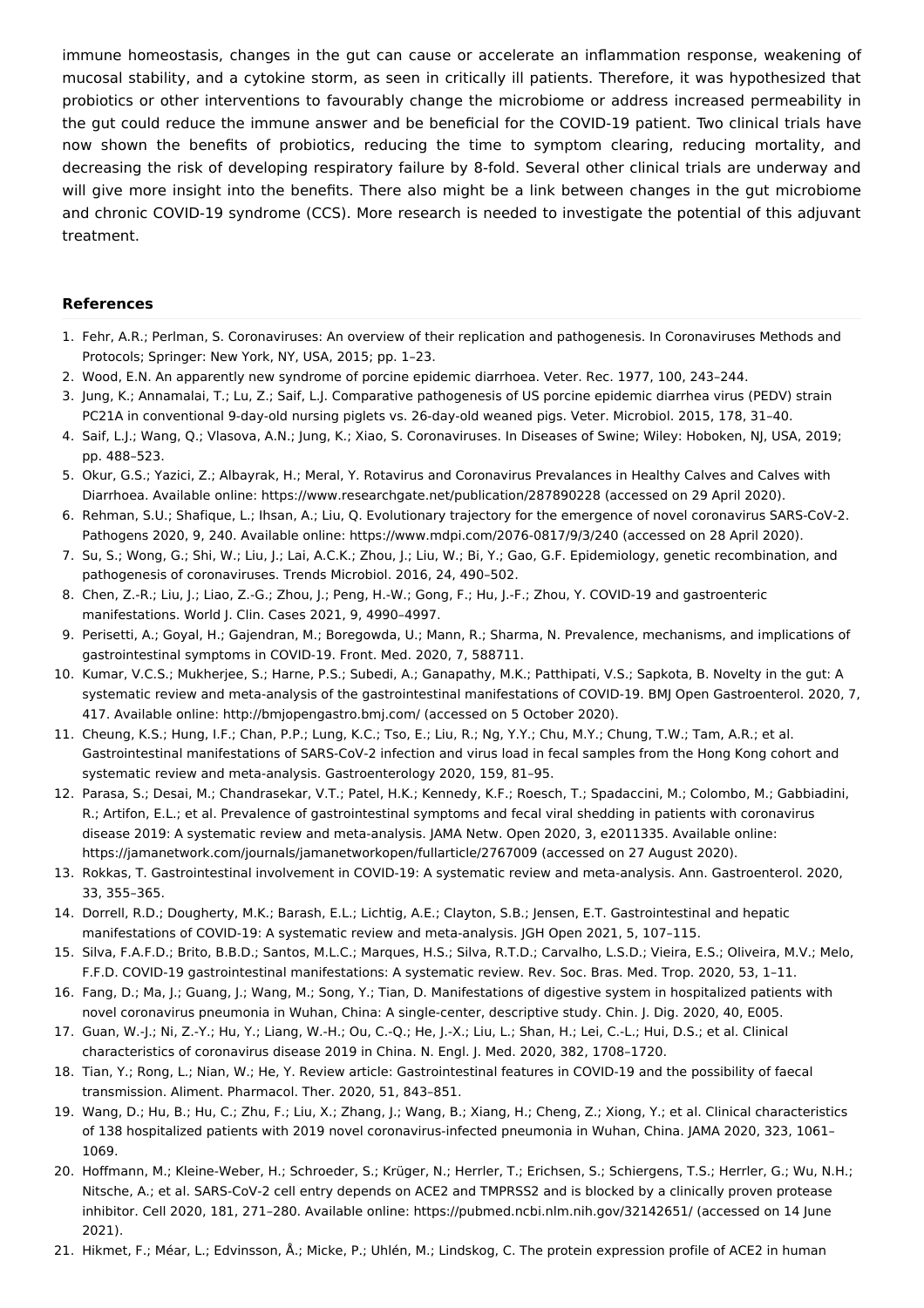<span id="page-7-0"></span>tissues. Mol. Syst. Biol. 2020, 16, e9610.

- 22. Xiao, F.; Tang, M.; Zheng, X.; Liu, Y.; Li, X.; Shan, H. Evidence for gastrointestinal infection of SARS-CoV-2. Gastroenterology 2020, 6, 1831–1833.
- <span id="page-7-1"></span>23. TMPRSS2 Gene—GeneCards. TMPS2 Protein TMPS2 Antibody. Available online: https://www.genecards.org/cgibin/carddisp.pl?gene=TMPRSS2 (accessed on 9 September 2021).
- <span id="page-7-2"></span>24. Zhang, H.; Kang, Z.; Gong, H.; Xu, D.; Wang, J.; Li, Z.; Li, Z.; Cui, X.; Xiao, J.; Zhan, J.; et al. Digestive system is a potential route of COVID-19: An analysis of single-cell coexpression pattern of key proteins in viral entry process. Gut 2020, 69, 1010–1018.
- <span id="page-7-3"></span>25. Effenberger, M.; Grabherr, F.; Mayr, L.; Schwaerzler, J.; Nairz, M.; Seifert, M.; Hilbe, R.; Seiwald, S.; Scholl-Buergi, S.; Fritsche, G.; et al. Faecal calprotectin indicates intestinal inflammation in COVID-19. Gut 2020, 69, 1543–1544.
- <span id="page-7-4"></span>26. Reuken, P.A.; Wüst, M.; Löffler, B.; Bauer, M.; Stallmach, A. Letter: SARS-CoV-2-induced gastrointestinal inflammation. Aliment. Pharmacol. Ther. 2020, 52, 1748–1749. Available online:
	- https://www.ncbi.nlm.nih.gov/pmc/articles/PMC7753696/pdf/APT-52-1750.pdf (accessed on 14 June 2021).
- <span id="page-7-5"></span>27. Oliva, A.; Miele, M.C.; Di Timoteo, F.; De Angelis, M.; Mauro, V.; Aronica, R.; Al Ismail, D.; Ceccarelli, G.; Pinacchio, C.; D'Ettorre, G.; et al. Persistent systemic microbial translocation and intestinal damage during coronavirus disease-19. Front. Immunol. 2021, 12, 2810.
- <span id="page-7-6"></span>28. Prasad, R.; Patton, M.J.; Floyd, J.L.; Vieira, C.P.; Fortmann, S.; DuPont, M.; Harbour, A.; See, J.R.C.; Wright, J.; Lamendella, R.; et al. Plasma microbiome in COVID-19 subjects: An indicator of gut barrier defects and dysbiosis. bioRxiv 2021. Available online: https://www.biorxiv.org/content/10.1101/2021.04.06.438634v1 (accessed on 9 September 2021).
- <span id="page-7-7"></span>29. Tsitsiklis, A.; Shoshana, Z.B.; Byrne, A.; Devoe, C.; Levan, S.; Rackaityte, E.; Sunshine, S.; Mick, E.; Ghale, R.; Jauregui, A.; et al. Impaired immune signaling and changes in the lung microbiome precede secondary 1 bacterial pneumonia in COVID-19. Res. Sq. 2021, 1, rs-3.
- <span id="page-7-8"></span>30. Gaibani, P.; Viciani, E.; Bartoletti, M.; Lewis, R.E.; Tonetti, T.; Lombardo, D.; Castagnetti, A.; Bovo, F.; Horna, C.S.; Ranieri, M.; et al. The lower respiratory tract microbiome of critically ill patients with COVID-19. Sci. Rep. 2021, 11, 10103.
- <span id="page-7-9"></span>31. Haiminen, N.; Utro, F.; Seabolt, E.; Parida, L. Functional profiling of COVID-19 respiratory tract microbiomes. Sci. Rep. 2021, 11, 6433.
- <span id="page-7-10"></span>32. Keely, S.; Talley, N.J.; Hansbro, P.M. Pulmonary-intestinal cross-talk in mucosal inflammatory disease. Mucosal Immunol. 2012, 5, 7–18. Available online: www.nature.com/mi (accessed on 3 September 2020).
- <span id="page-7-11"></span>33. Dumas, A.; Bernard-Raichon, L.; Poquet, Y.; Lugo, G.; Neyrolles, O. The role of the lung microbiota and the gut-lung axis in respiratory infectious diseases. Cell. Microbiol. 2018, 20, e12966.
- <span id="page-7-12"></span>34. Dhar, D.; Mohanty, A. Gut microbiota and Covid-19 possible link and implications. Virus Res. 2020, 285, 198018.
- <span id="page-7-13"></span>35. Baud, D.; Dimopoulou Agri, V.; Gibson, G.R.; Reid, G.; Giannoni, E. Using probiotics to flatten the curve of coronavirus disease COVID-2019 pandemic. Front. Public Health 2020, 8, 186.
- <span id="page-7-14"></span>36. Ebrahimi, K.H. SARS-CoV-2 spike glycoprotein-binding proteins expressed by upper respiratory tract bacteria may prevent severe viral infection. FEBS Lett. 2020, 594, 1651–1660.
- <span id="page-7-15"></span>37. Petersen, C.; Round, J.L. Defining dysbiosis and its influence on host immunity and disease. Cell. Microbiol. 2014, 16, 1024–1033.
- <span id="page-7-16"></span>38. Dysbiosis—Wikipedia. Available online: https://en.wikipedia.org/wiki/Dysbiosis (accessed on 9 September 2021).
- <span id="page-7-17"></span>39. Zuo, T.; Zhang, F.; Lui, G.C.; Yeoh, Y.K.; Li, A.Y.; Zhan, H.; Wan, Y.; Chung, A.C.; Cheung, C.P.; Chen, N.; et al. Alterations in gut microbiota of patients with covid-19 during time of hospitalization. Gastroenterology 2020, 159, 944–955.
- <span id="page-7-18"></span>40. Gu, S.; Chen, Y.; Wu, Z.; Chen, Y.; Gao, H.; Lv, L.; Guo, F.; Zhang, X.; Luo, R.; Huang, C.; et al. Alterations of the gut microbiota in patients with coronavirus disease 2019 or H1N1 influenza. Clin. Infect. Dis. 2020, 71, 2669–2678.
- <span id="page-7-19"></span>41. Zuo, T.; Zhan, H.; Zhang, F.; Liu, Q.; Tso, E.Y.; Lui, G.C.; Chen, N.; Li, A.; Lu, W.; Chan, F.K.; et al. Alterations in fecal fungal microbiome of patients with covid-19 during time of hospitalization until discharge. Gastroenterology 2020, 159, 1302– 1310.
- <span id="page-7-20"></span>42. Ren, Z.; Wang, H.; Cui, G.; Lu, H.; Wang, L.; Luo, H.; Chen, X.; Ren, H.; Sun, R.; Liu, W.; et al. Alterations in the human oral and gut microbiomes and lipidomics in COVID-19. Gut 2021, 70, 1253–1265.
- <span id="page-7-21"></span>43. Gou, W.; Fu, Y.; Yue, L.; Chen, G.-D.; Cai, X.; Shuai, M.; Xu, F.; Yi, X.; Chen, H.; Zhu, Y.; et al. Gut microbiota, inflammation and molecular signatures of host response to infection. J. Genet. Genom. 2021, in press.
- <span id="page-7-22"></span>44. Vighi, G.; Marcucci, F.; Sensi, L.; DI Cara, G.; Frati, F. Allergy and the gastrointestinal system. Clin. Exp. Immunol. 2008, 153, 3–6.
- <span id="page-7-23"></span>45. Hummel, S.; Veltman, K.; Cichon, C.; Sonnenborn, U.; Schmidt, M.A. Differential targeting of the E-cadherin/β-catenin complex by gram-positive probiotic lactobacilli improves epithelial barrier function. Appl. Environ. Microbiol. 2012, 78, 1140–1147.
- <span id="page-7-24"></span>46. Zelaya, H.; Alvarez, S.; Kitazawa, H.; Villena, J. Respiratory antiviral immunity and immunobiotics: Beneficial effects on inflammation-coagulation interaction during influenza virus infection. Front. Immunol. 2016, 7, 633.
- <span id="page-7-25"></span>47. D'Ettorre, G.; Ceccarelli, G.; Marazzato, M.; Campagna, G.; Pinacchio, C.; Alessandri, F.; Ruberto, F.; Rossi, G.; Celani, L.; Scagnolari, C.; et al. Challenges in the management of SARS-CoV2 infection: The role of oral bacteriotherapy as complementary therapeutic strategy to avoid the progression of COVID-19. Front Med. 2020, 7, 389.
- <span id="page-7-26"></span>48. Ceccarelli, G.; Borrazzo, C.; Pinacchio, C.; Santinelli, L.; Innocenti, G.P.; Cavallari, E.N.; Celani, L.; Marazzato, M.; Alessandri, F.; Ruberto, F.; et al. Oral bacteriotherapy in patients with COVID-19: A retrospective cohort study. Front Nutr. 2021, 7,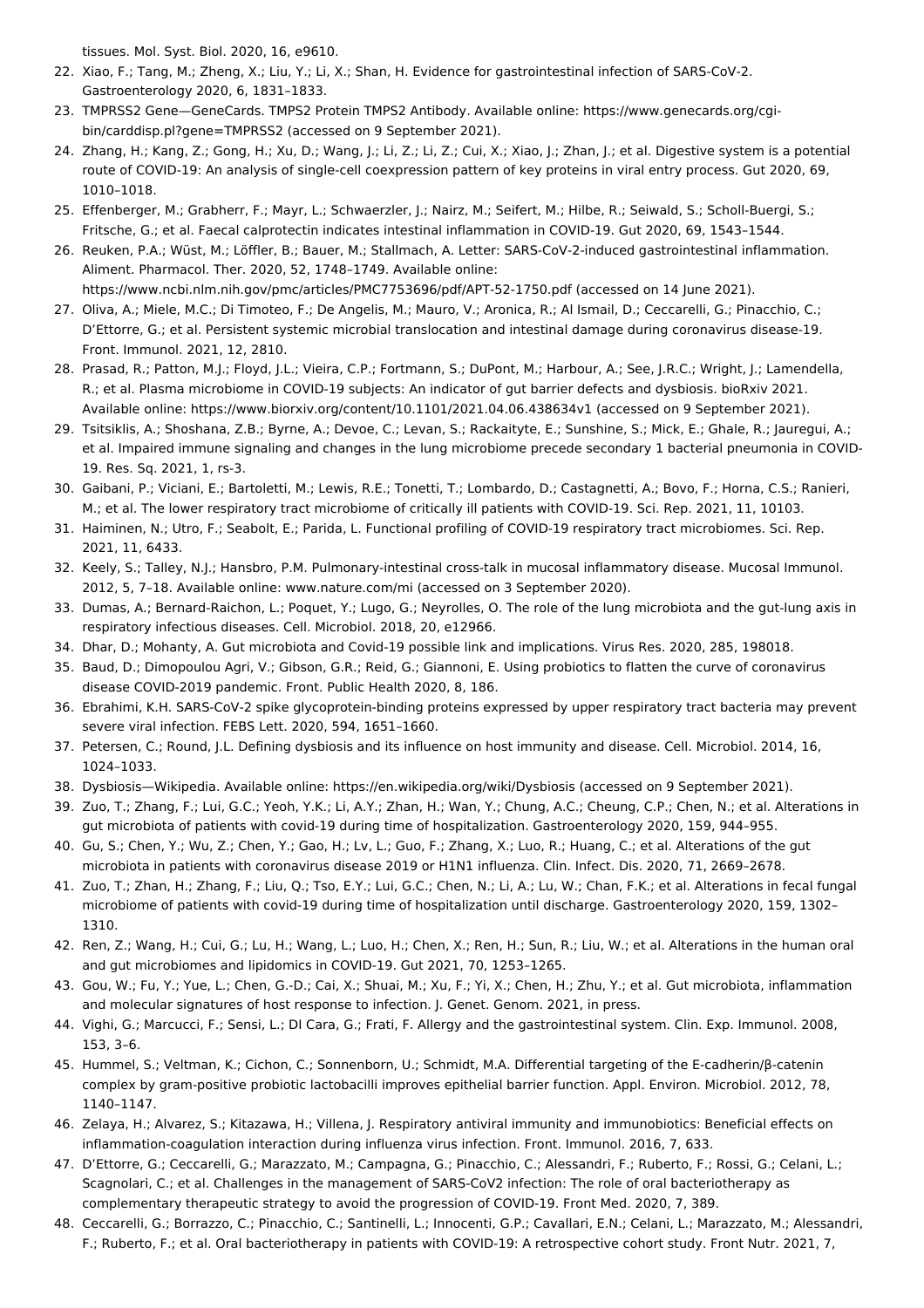<span id="page-8-0"></span>341.

- 49. Oxygen-Ozone as Adjuvant Treatment in Early Control of COVID-19 Progression and Modulation of the Gut Microbial Flora —Full Text View—ClinicalTrials.gov. Available online: https://clinicaltrials.gov/ct2/show/NCT04366089 (accessed on 13 August 2021).
- <span id="page-8-1"></span>50. Efficacy of L. Plantarum and P. Acidilactici in Adults with SARS-CoV-2 and COVID-19—Full Text View—ClinicalTrials.gov. Available online: https://clinicaltrials.gov/ct2/show/study/NCT04517422 (accessed on 13 August 2021).
- <span id="page-8-2"></span>51. Efficacy of Intranasal Probiotic Treatment to Reduce Severity of Symptoms in COVID19 Infection—Full Text View— ClinicalTrials.gov. Available online: https://clinicaltrials.gov/ct2/show/NCT04458519 (accessed on 13 August 2021).
- <span id="page-8-3"></span>52. Efficacy of Probiotics in Reducing Duration and Symptoms of COVID-19—Full Text View—ClinicalTrials.gov. Available online: https://clinicaltrials.gov/ct2/show/NCT04621071 (accessed on 13 August 2020).
- <span id="page-8-4"></span>53. Evaluation of the Probiotic Lactobacillus Coryniformis K8 on COVID-19 Prevention in Healthcare Workers—Full Text View— ClinicalTrials.gov. Available online: https://clinicaltrials.gov/ct2/show/study/NCT04366180 (accessed on 12 August 2021).
- <span id="page-8-5"></span>54. Tang, H.; Bohannon, L.; Lew, M.; Jensen, D.; Jung, S.-H.; Zhao, A.; Sung, A.D.; Wischmeyer, P.E. Randomised, double-blind, placebo-controlled trial of probiotics to eliminate COVID-19 transmission in exposed household contacts (PROTECT-EHC): A Clinical trial protocol. BMJ Open 2021, 11, e047069.
- <span id="page-8-6"></span>55. Effect of Lactobacillus on the Microbiome of Household Contacts Exposed to COVID-19—Full Text View—ClinicalTrials.gov. Available online: https://clinicaltrials.gov/ct2/show/NCT04399252 (accessed on 12 August 2021).
- <span id="page-8-7"></span>56. Synbiotic Therapy of Gastrointestinal Symptoms During Covid-19 Infection—Full Text View—ClinicalTrials.gov. Available online: https://clinicaltrials.gov/ct2/show/NCT04420676 (accessed on 13 August 2021).
- <span id="page-8-8"></span>57. Biliński, J.; Winter, K.; Jasiński, M.; Szczęś, A.; Bilinska, N.; Mullish, B.H.; Małecka-Panas, E.; Basak, G.W. Rapid resolution of COVID-19 after faecal microbiota transplantation. Gut 2021, 1–2.
- <span id="page-8-9"></span>58. The Impact of Fecal Microbiota Transplantation as an Immunomodulation on the Risk Reduction of COVID-19 Disease Progression with Escalating Cytokine Storm and Inflammatory Parameter—Full Text View—ClinicalTrials.gov. Available online: https://clinicaltrials.gov/ct2/show/NCT04824222 (accessed on 16 August 2021).
- <span id="page-8-10"></span>59. Lopez-Leon, S.; Wegman-Ostrosky, T.; Perelman, C.; Sepulveda, R.; Rebolledo, P.A.; Cuapio, A.; Villapol, S. More than 50 long-term effects of COVID-19: A systematic review and meta-analysis. Sci. Rep. 2021, 11, 16144.
- <span id="page-8-11"></span>60. Arzani, M.; Jahromi, S.R.; Ghorbani, Z.; Vahabizad, F.; Martelletti, P.; Ghaemi, A.; Sacco, S.; Togha, M. Gut-brain Axis and migraine headache: A comprehensive review. J. Headache Pain 2020, 21, 1–2.
- <span id="page-8-12"></span>61. Galland, L. The gut microbiome and the brain. J. Med. Food. 2014, 17, 1261–1272. Available online: https://pubmed.ncbi.nlm.nih.gov/25402818/ (accessed on 19 June 2021).
- <span id="page-8-13"></span>62. Matenchuk, B.A.; Mandhane, P.J.; Kozyrskyj, A.L. Sleep, circadian rhythm, and gut microbiota. Sleep Med. Rev. 2020, 53, 101340. Available online: https://pubmed.ncbi.nlm.nih.gov/32668369/ (accessed on 19 June 2021).
- <span id="page-8-14"></span>63. Molina-Torres, G.; Rodriguez-Arrastia, M.; Roman, P.; Labraca, M.N.S.; Cardona, D. Stress and the gut microbiota-brain axis. Behav. Pharmacol. 2019, 30, 187–200.
- <span id="page-8-15"></span>64. Ogawa, Y.; Miyoshi, C.; Obana, N.; Yajima, K.; Hotta-Hirashima, N.; Ikkyu, A.; Kanno, S.; Soga, T.; Fukuda, S.; Yanagisawa, M. Gut microbiota depletion by chronic antibiotic treatment alters the sleep/wake architecture and sleep EEG power spectra in mice. Sci. Rep. 2020, 10, 19554.
- <span id="page-8-16"></span>65. Peirce, J.M.; Alviña, K. The role of inflammation and the gut microbiome in depression and anxiety. J. Neurosci. Res. 2019, 97, 1223–1241.
- <span id="page-8-17"></span>66. Poroyko, V.A.; Carreras, A.; Khalyfa, A.; Khalyfa, A.A.; Leone, V.; Peris, E.; Almendros, I.; Gileles-Hillel, A.; Qiao, Z.; Hubert, N.; et al. Chronic sleep disruption alters gut microbiota, induces systemic and adipose tissue inflammation and insulin resistance in mice. Sci. Rep. 2016, 6, 35405.
- <span id="page-8-18"></span>67. Smith, R.P.; Easson, C.; Lyle, S.M.; Kapoor, R.; Donnelly, C.P.; Davidson, E.J.; Parikh, E.; Lopez, J.V.; Tartar, J.L. Gut microbiome diversity is associated with sleep physiology in humans. PLoS ONE 2019, 14, e0222394.
- <span id="page-8-19"></span>68. Boehme, M.; Guzzetta, K.E.; Bastiaanssen, T.F.S.; van de Wouw, M.; Moloney, G.M.; Gual-Grau, A.; Spichak, S.; Olavarría-Ramírez, L.; Fitzgerald, P.; Morillas, E.; et al. Microbiota from young mice counteracts selective age-associated behavioral deficits. Nat. Aging 2021, 1, 666–676.
- <span id="page-8-20"></span>69. Hilpert, K.; Mikut, R. Is there a connection between gut microbiome dysbiosis occurring in COVID-19 patients and post-COVID-19 symptoms? Front. Microbiol. 2021, 12, 2564.
- <span id="page-8-21"></span>70. Vestad, B.; Ueland, T.; Lerum, T.V.; Dahl, T.B.; Holm, K.; Barratt-Due, A.; Kasine, T.; Dyrhol-Riise, A.M.; Stiksrud, B.; Tonby, K.; et al. Gut microbiota alterations in patients with persistent respiratory dysfunction three months after severe COVID-19. medRxiv 2021. Available online: https://www.medrxiv.org/content/10.1101/2021.07.13.21260412v1 (accessed on 9 September 2021).

#### **Keywords**

COVID-19;SARS-CoV-2;microbiome;gut microbiome;adjuvant treatment